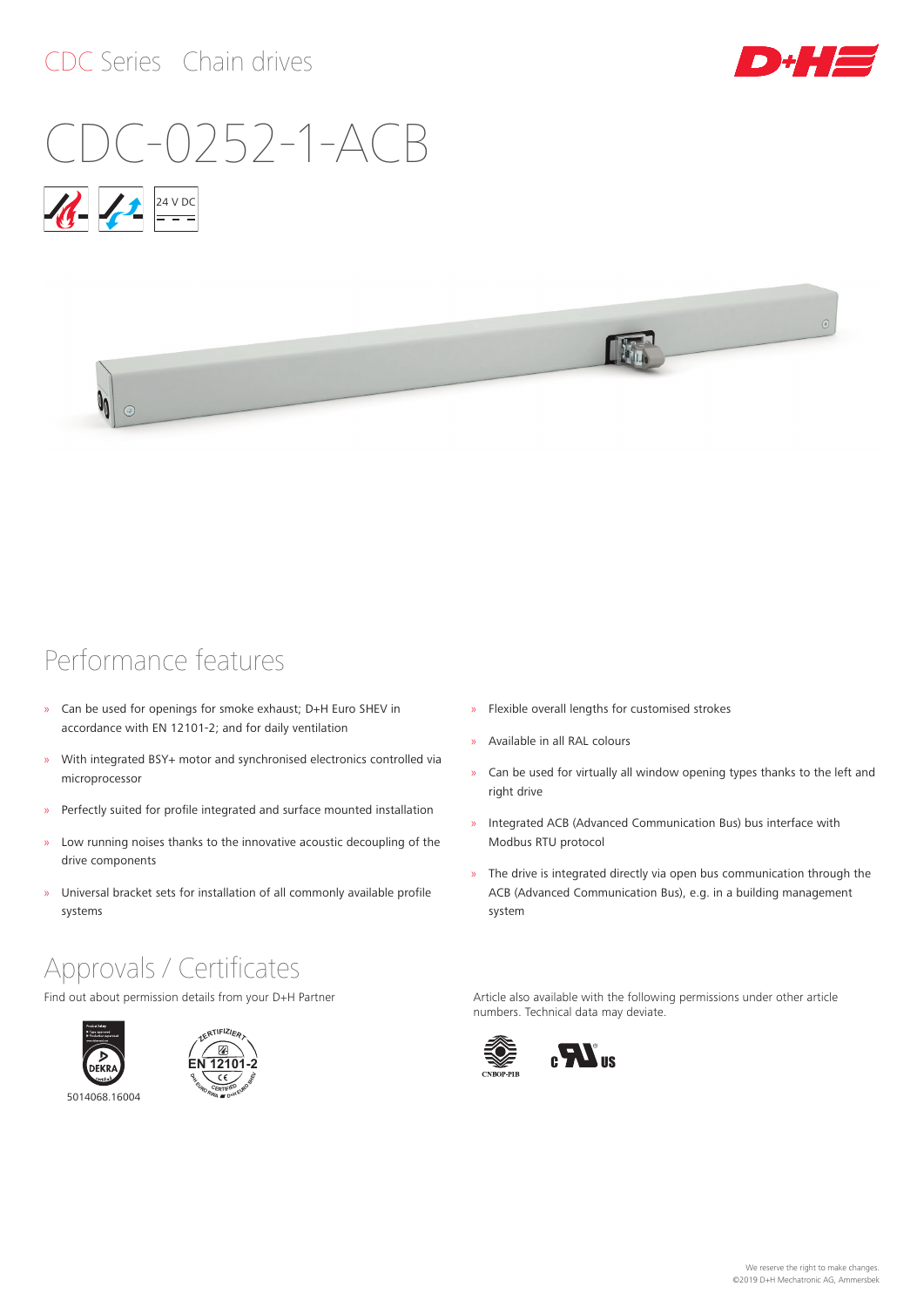## Pressure load diagram



### Technical data

|                               | CDC-0252-0350-1-ACB             | CDC-0252-0500-1-ACB     | CDC-0252-0600-1-ACB     | CDC-0252-0800-1-ACB   |  |  |  |
|-------------------------------|---------------------------------|-------------------------|-------------------------|-----------------------|--|--|--|
| Supply                        | 24 V DC / ±15 % / 0.6 A         | 24 V DC / ±15 % / 0.8 A | 24 V DC / ±15 % / 0.8 A | 24 V DC / ±15 % / 1 A |  |  |  |
| Duty cycle                    | 30 % (ON: 3 min. / OFF: 7 min.) |                         |                         |                       |  |  |  |
| Force of pressure             | 250 N                           |                         |                         |                       |  |  |  |
| Tensile force                 | 250 N                           |                         |                         |                       |  |  |  |
| Nominal locking force         | 1500 N                          |                         |                         |                       |  |  |  |
| Service life                  | 20000 double strokes *          |                         |                         |                       |  |  |  |
| Stroke                        | 350 mm - 1300 mm                |                         |                         |                       |  |  |  |
| OPEN running speed            | $6.7$ mm/s                      |                         |                         |                       |  |  |  |
| OPEN running speed - SHEV     | $9.4$ mm/s                      | $13.6$ mm/s             | 13.6 mm/s               | $15$ mm/s             |  |  |  |
| CLOSED running speed          | $5$ mm/s                        | $6.7$ mm/s              | $6.7$ mm/s              | $6.7$ mm/s            |  |  |  |
| Type of protection            | <b>IP 32</b>                    |                         |                         |                       |  |  |  |
| Emission sound pressure level | $LpA \leq 35 dB(A)$             |                         |                         |                       |  |  |  |
| Temperature range             | $-5 °C  +75 °C$                 |                         |                         |                       |  |  |  |
| Fire resistance               | B300 (30 min / 300 °C)          |                         |                         |                       |  |  |  |
| Housing                       | Aluminium                       |                         |                         |                       |  |  |  |
| Surface                       | Powder-coated                   |                         |                         |                       |  |  |  |
| Colour                        | White aluminium $($ - RAL 9006) |                         |                         |                       |  |  |  |
| Connection                    | 2.5 m silicone cable            |                         |                         |                       |  |  |  |
| WxHxD                         | 405 x 30 x 39 mm                | 485 x 30 x 39 mm        | 530 x 30 x 39 mm        | 635 x 30 x 39 mm      |  |  |  |
| Weight                        | 1.10 kg                         | 1.20 kg                 | 1.40 kg                 | 1.60 kg               |  |  |  |

For an illustration of the dimensions, see the next page.

\* For vertical use, please consult with D+H Sales!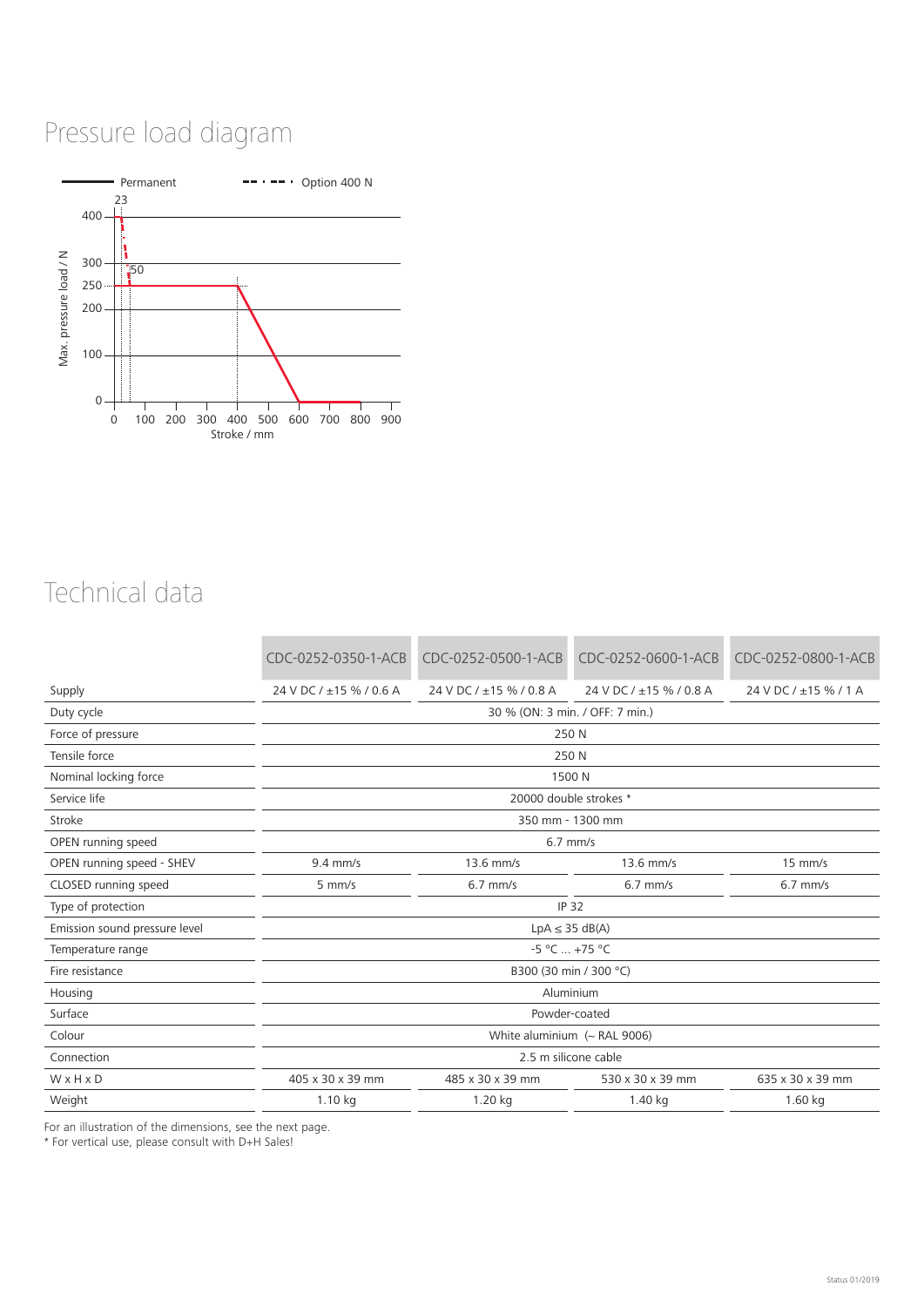

## CDC-0252-1-ACB

Potential drive options

You can find the explanations for the icons on the last page













Dimensions All specifications in mm

### Design

| <b>Type</b>              | Art. No.  | Stroke | Dimension A | Dimension B | Remark                      |
|--------------------------|-----------|--------|-------------|-------------|-----------------------------|
| CDC-0252-0350-1-ACB M1-R | 26.100.05 | 350 mm | 405 mm      | 242 mm      | Right type                  |
| CDC-0252-0350-1-ACB M1-L | 26.100.10 | 350 mm | 405 mm      | 242 mm      | Left type                   |
| CDC-0252-0350-1-ACB M2-R | 26.100.06 | 350 mm | 405 mm      | 242 mm      | Right type                  |
| CDC-0252-0350-1-ACB S1-L | 26.100.11 | 350 mm | 405 mm      | 242 mm      | Left type                   |
| CDC-0252-0500-1-ACB M1-R | 26.100.55 | 500 mm | 485 mm      | 242 mm      | Right type                  |
| CDC-0252-0500-1-ACB M1-L | 26.100.60 | 500 mm | 485 mm      | 242 mm      | Left type                   |
| CDC-0252-0500-1-ACB M2-R | 26.100.56 | 500 mm | 485 mm      | 242 mm      | Right type                  |
| CDC-0252-0500-1-ACB S1-L | 26.100.61 | 500 mm | 485 mm      | 242 mm      | Left type                   |
| CDC-0252-0600-1-ACB M1-R | 26.101.05 | 600 mm | 530 mm      | 367 mm      | Right type                  |
| CDC-0252-0600-1-ACB M1-L | 26.101.10 | 600 mm | 530 mm      | 367 mm      | Left type                   |
| CDC-0252-0600-1-ACB M2-R | 26.101.06 | 600 mm | 530 mm      | 367 mm      | Right type                  |
| CDC-0252-0600-1-ACB S1-L | 26.101.11 | 600 mm | 530 mm      | 367 mm      | Left type                   |
| CDC-0252-0800-1-ACB M1-R | 26.102.05 | 800 mm | 635 mm      | 472 mm      | Right type                  |
| CDC-0252-0800-1-ACB M1-L | 26.102.10 | 800 mm | 635 mm      | 472 mm      | Left type                   |
| CDC-0252-0800-1-ACB M2-R | 26.102.06 | 800 mm | 635 mm      | 472 mm      | Right type                  |
| CDC-0252-0800-1-ACB S1-L | 26.102.11 | 800 mm | 635 mm      | 472 mm      | Left type                   |
| CDC-1-ACB                | 26.100.00 |        |             |             | Variable equipment possible |

Brackets are not included and have to be ordered separately.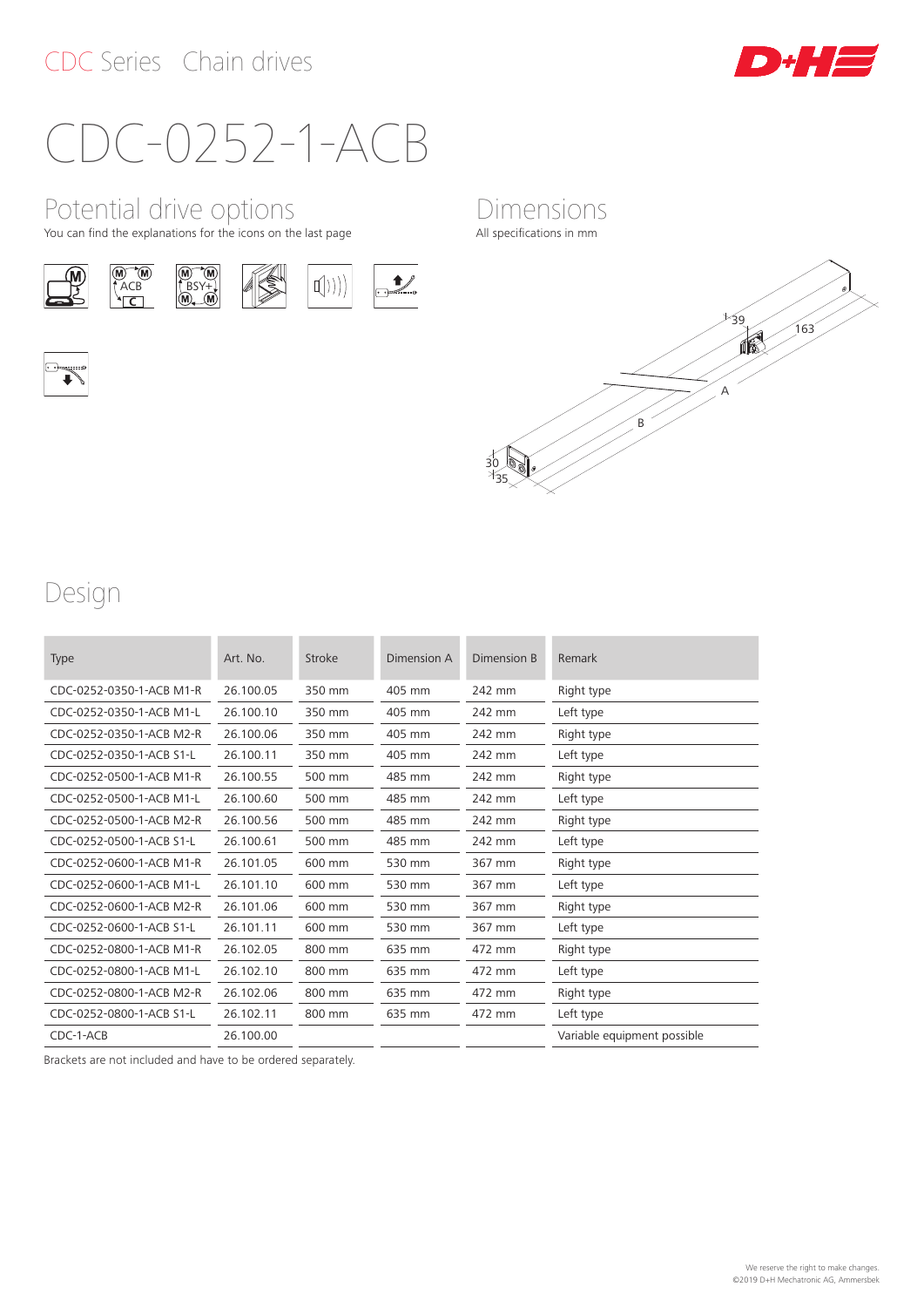### Illustration provided as an example Possible applications









- » Mounted installation
- » Integrated installation
- » Sash mounting
- » Frame mounting
- » Application force
- » Application tension
- » Trapezoidal application
- » Drawbridge application